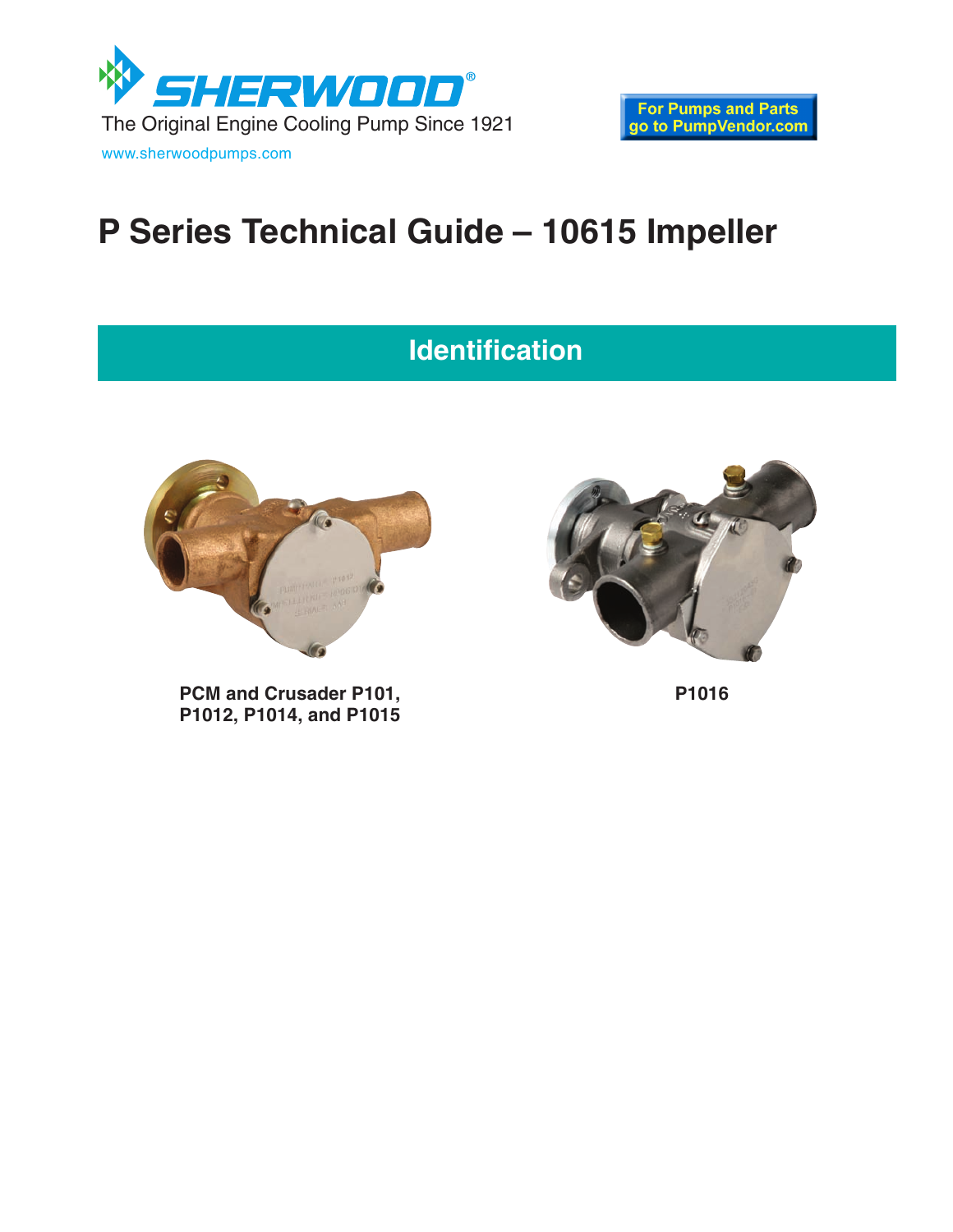### **Assembly / Disassembly Instructions**



*The following assembly/disassembly procedures apply to many P Series pumps. Deviations from pump to pump are primarily a result of different methods of drive and mounting.*

#### **Disassembly:**

- A. Remove the screws (1) and lockwashers (2) that hold the cover (3) to the housing (4).
- B. Remove the o-ring or gasket (5) from the housing.
- C. Using two pliers or an impeller puller, remove the impeller (6) from the housing. Knock the key (7) out of the shaft (8).
- D. Remove the cam screw and washer (9) from the cam (10) and pull the cam out of the housing. The wear plate (11) can now be removed from the housing.
- E. Using an external snap ring pliers, remove the retaining ring (12) that holds the seal seat in place. Slide the seal seat (13) and washer (14) off the shaft.
- F. From the drive end of the pump (pulley end or hub end) locate a support directly between the pump housing and hub (15) as close to the shaft as possible. Make sure the housing is free and not supported, and then press the shaft out of the hub.
- G. Remove the large internal retaining ring (16) from the housing at the end of the bearing.
- H. Support the housing and press the shaft, bearings (17), spacer (18), slinger (19), and retaining ring (12) out through the pulley end or hub end of the housing.
- I. The seal assembly (13) is pressed into the body. It can be removed by pushing a tool through the bearing end and up against the metal or back side of the seal.
- J. Remove the retaining ring from the shaft and bearing assembly. Support the bearings on the inner race and push the shaft out of the bearings.

#### **Assembly:**

- A. Assemble a retaining ring (12) on the shaft into the second groove from the impeller end. Push the first ball bearing (17) from the pulley or drive end of the pump over the shaft (8) and against the retaining ring by pressing on the inner race of the bearing. Assemble the spacer (18), and then push the second ball bearing on the shaft and against the spacer in the same manner the first bearing was pressed on the shaft. Slide the slinger (19) against the retaining ring (it should be positioned between the bearings and mechanical seal).
- B. Press the mechanical seal (13) into the body from the impeller end. Make sure the seal is pressed in square and that the carbon face is not scratched during assembly. A tool should be used to assure proper assembly. The carbon face is positioned toward the impeller.
- C. Push the bearing and shaft assembly into the housing (4) using care not to cock the bearing. A tool that will give you uniform pressure on the bearing outer race is recommended. Lock the bearing in place with the large internal retaining ring (16).
- D. Assemble the ceramic seat assembly (13), washer (14) and retaining ring (12) over the shaft from the impeller end. Locate the white ceramic surface against the carbon face of the seal. **Warning:** Do not damage (scratch) the white ceramic surface of the seat or the carbon face of the seal – minor scratches can cause the seat assembly to leak. Lubricate the rubber part of the seat with a non-petroleum fluid for ease of assembly.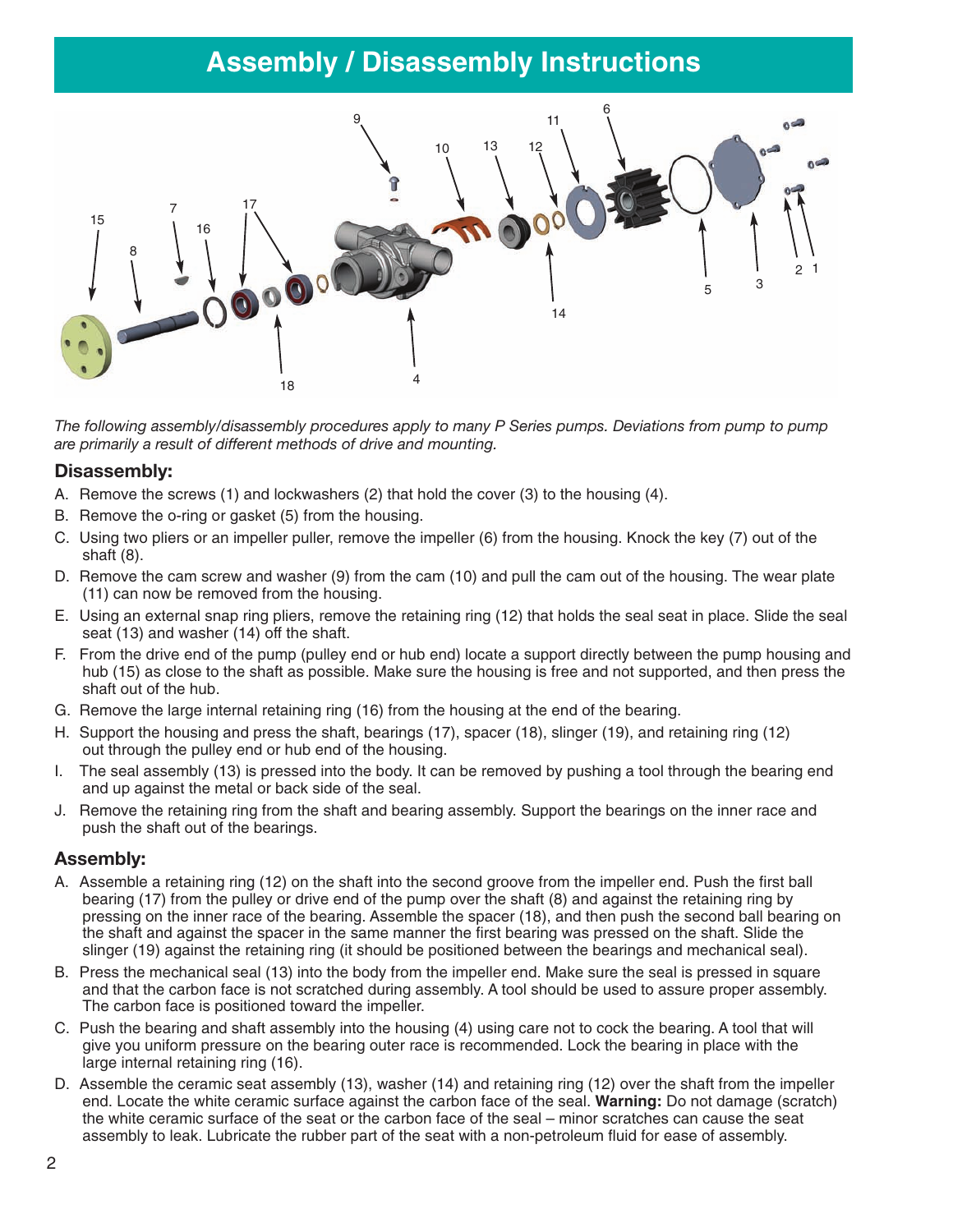### **Assembly / Disassembly Instructions (continued)**

- E. Support the shaft at the impeller end without contacting the mechanical seal. Press the hub (15) onto the shaft flush to the ball bearings. Failure to support the shaft or placing pressure against the mechanical seal during this step will cause seal and/or bearing damage.
- F. Place the wear plate (11) in the housing. Put Permatex #1 on the backside of the cam (10) and the screw (9) that retains the cam. Wipe off any Permatex that gets into the impeller cavity. Assemble the cam by placing it into the housing and securing it with the cam screw and washer assembly. Press the woodruff key (9) into the shaft.
- G. Assemble the impeller (5) into the housing. Note: Do not use petroleum-based fluid to lubricate the impeller.
- H. Assemble the gasket or o-ring (5) and cover (3) on the housing. Replace the lockwashers (2) and screws (1) on the cover and torque the screws to 30-42 in-lbs on the P1016 and 50-60 in-lbs for all other pumps.
- I. After installation inspect the pump seal, housing, cam area, and cover for leaks.

|                | Sherwood #                 |                | P101                    | P1012                   | P1014                   | P1015                   | P1016       |
|----------------|----------------------------|----------------|-------------------------|-------------------------|-------------------------|-------------------------|-------------|
|                | <b>Engine Manufacturer</b> |                | Crusader                | <b>PCM</b>              | <b>PCM</b>              | <b>PCM</b>              |             |
|                | <b>Engine Model</b>        |                | 220, 270, 300, 350, 454 | 220, 270, 300, 350, 454 | 220, 270, 300, 350, 454 | 220, 270, 300, 350, 454 |             |
| <b>Item</b>    |                            | <b>QTY</b>     | 40050                   | RP061017                |                         | RP061017                |             |
|                | Cap Screw                  | 4              | 21381                   | 23966                   | 23966                   | 23966                   | 24888       |
| $\overline{2}$ | Lockwasher                 | $\overline{4}$ | 00343                   | 00343                   | 00343                   | 00343                   | 24889       |
| 3              | <b>Cover Plate</b>         |                | 19291                   | 23946                   | 21120                   | 23912                   | 24887       |
| $\overline{4}$ | Housing                    |                | 19294                   | 19294                   | 24107                   | 24107                   | 24882       |
| 5              | O-Ring/Gasket              |                | 19251                   | 19251                   | 12231                   | 12231                   | 12231       |
| 6              | Impeller                   |                | 10615                   | 10615                   | 10615                   | 10615                   | 10615       |
| $\overline{7}$ | Key                        |                | 04432                   | 04432                   | 04432                   | 04432                   | 04432       |
| 8              | Shaft                      |                | 19293                   | 19293                   | 19293                   | 19293                   | 24885       |
| 9              | Cam Screw Assy.            |                | 10515C                  | 10515C                  | 10515C                  | 10515C                  | 24884/19996 |
| 10             | <b>Cam</b>                 |                | 10944                   | 10944                   | 10944                   | 10944                   | 10929       |
| 11             | Wear Plate                 |                | 19295                   | 19295                   | 19295                   | 19295                   | 19295       |
| 12             | Retaining Ring             | $\overline{2}$ | 04258                   | 04258                   | 04258                   | 04258                   | 04258       |
| 13             | Water Seal/Seat Assy.      |                | 12859                   | 12859                   | 12859                   | 12859                   | 12859       |
| 14             | Washer                     |                | 04264                   | 04264                   | 04264                   | 04264                   | 04264       |
| 15             | Hub                        |                | 97176                   | 97176                   | 97176                   | 97176                   | 24883       |
| 16             | Retaining Ring             |                | 04259                   | 04259                   | 04259                   | 04259                   | 04259       |
| 17             | Bearing                    | $\overline{2}$ | 12211                   | 12211                   | 12211                   | 12211                   | 12211       |
| 18             | Spacer                     |                | 05133                   | 05133                   | 05133                   | 05133                   | 24886       |
|                | Minor Repair Kit           |                | 19301                   | 19301                   | 23976                   | 23976                   | 23976       |
|                | Major Repair Kit           |                | 25029                   | 25029                   | 25030                   | 25030                   | 25028       |

### **Inspection**

#### The #1 reason for premature engine wear is overheating. To maintain engine performance, insist upon genuine Sherwood impellers and service kits.

#### **Recommended inspection to be performed at any service interval:**

| Impeller        | Inspect for cracks or tears. Also, inspect for excessive abrasion of vane ends.<br>Replace annually or if any of the conditions exist, as in the picture below.*                                 |                             |                               |
|-----------------|--------------------------------------------------------------------------------------------------------------------------------------------------------------------------------------------------|-----------------------------|-------------------------------|
|                 | Wear Plate Inspect for wear, flatness and pin for fatigue. Replace at major pump rebuild or if wear is<br>evident to maintain pump flow and suction performance.                                 |                             |                               |
|                 | Cam Replace at major pump rebuild or if pitting/wear is evident.                                                                                                                                 |                             |                               |
|                 | Cover  Replace at major pump rebuild or if wear exists to<br>maintain pump flow and suction performance.                                                                                         | <b>Bead worn</b><br>to flat | <b>Pitting</b><br><b>Tear</b> |
| Mechanical Seal | Replace at minor and major pump rebuild or<br>if leaking.                                                                                                                                        |                             |                               |
|                 | Lip Seal  Replace at major pump rebuild or if leaking.                                                                                                                                           | <b>Ripped</b><br>Vane       | Cavitation                    |
|                 | Shaft  Inspect for wear in area of lip seal and rubber<br>impeller. Grooving of lip seal area or heavy<br>fretting of the impeller end shaft will require<br>shaft/bearing assembly replacement. |                             |                               |
|                 | Bearing  Inspect for loss of grease, corrosion or rough<br>rotation. Replace the entire shaft and bearing<br>assembly if these conditions exist or if the bearing<br>integrity is in doubt.      |                             |                               |
|                 |                                                                                                                                                                                                  |                             | Bowed (set)                   |